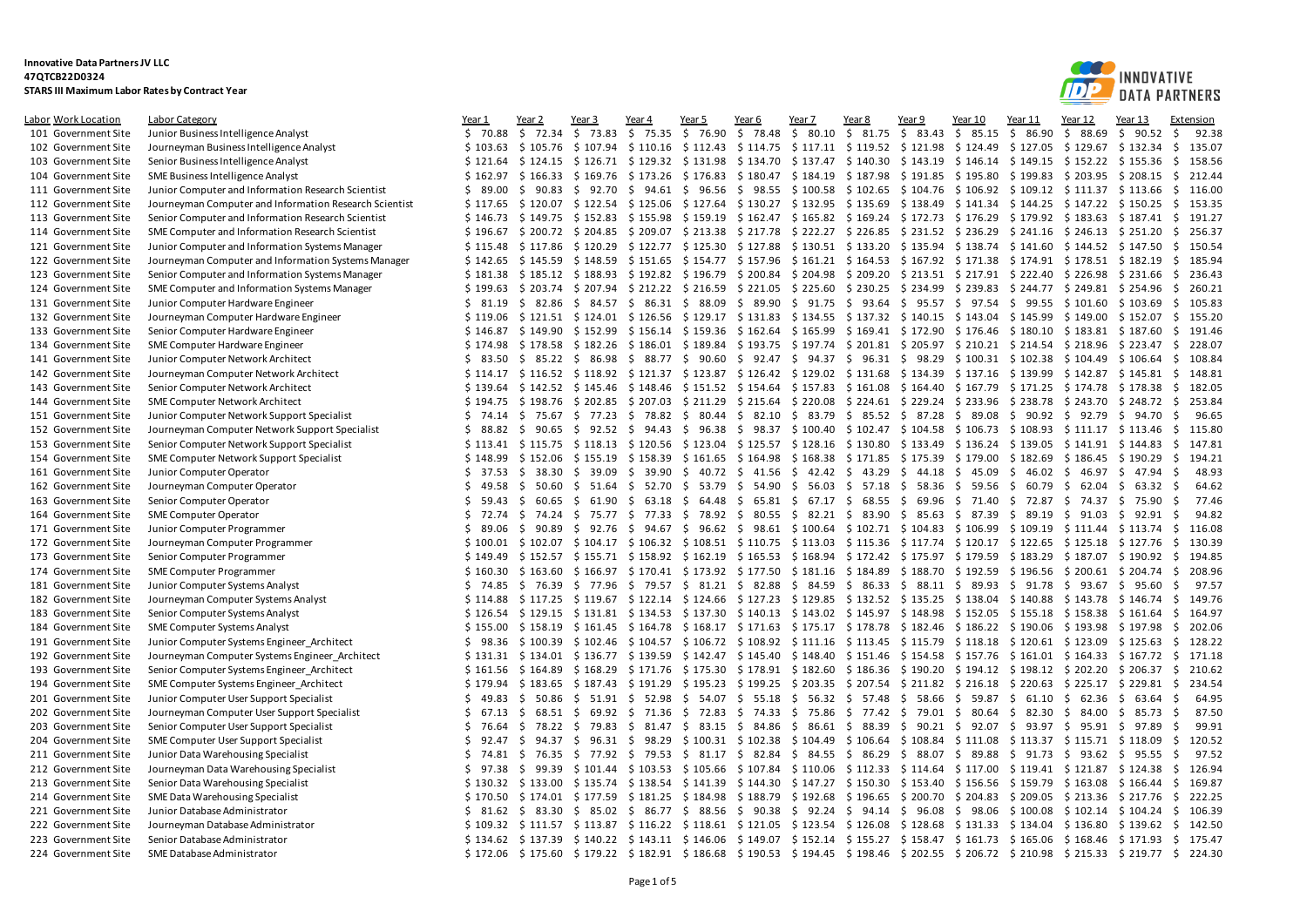

| <u> Labor Work Location</u> | <b>Labor Category</b>                                        | <u>Year 1</u>        | Year 2               | Year 3            | Year 4                        | Year 5         | Year 6                                                | Year 7                                                                                                                                                                                                                        | <u>Year 8</u> | Year 9            | Year 10                                 | Year 11                    | Year 12  | <u>Year 13</u> | Extension                                                                                                                     |
|-----------------------------|--------------------------------------------------------------|----------------------|----------------------|-------------------|-------------------------------|----------------|-------------------------------------------------------|-------------------------------------------------------------------------------------------------------------------------------------------------------------------------------------------------------------------------------|---------------|-------------------|-----------------------------------------|----------------------------|----------|----------------|-------------------------------------------------------------------------------------------------------------------------------|
| 231 Government Site         | Junior Database Architect                                    | \$82.45              | S.<br>84.15          | \$<br>85.88       | 87.65<br>S.                   | \$<br>89.46    | \$91.30                                               | \$93.18                                                                                                                                                                                                                       | \$<br>95.10   | 97.06<br>S.       | \$<br>99.06                             | \$101.10                   | \$103.18 | \$105.31       | \$<br>107.48                                                                                                                  |
| 232 Government Site         | Journeyman Database Architect                                | \$123.04             |                      |                   |                               |                |                                                       | \$125.57 \$128.16 \$130.80 \$133.49 \$136.24 \$139.05 \$141.91 \$144.83 \$147.81 \$150.85 \$153.96                                                                                                                            |               |                   |                                         |                            |          | \$157.13       | - \$<br>160.37                                                                                                                |
| 233 Government Site         | Senior Database Architect                                    | \$151.87             | \$155.00             | \$158.19          | \$161.45                      |                |                                                       | $$164.78$ $$168.17$ $$171.63$ $$175.17$ $$178.78$ $$182.46$ $$186.22$ $$190.06$                                                                                                                                               |               |                   |                                         |                            |          | \$193.98       | -\$<br>197.98                                                                                                                 |
| 234 Government Site         | SME Database Architect                                       | \$188.88             | \$192.77             |                   | \$196.74 \$200.79             | \$204.93       |                                                       | $$209.15 \text{ } $213.46$                                                                                                                                                                                                    | \$217.86      |                   | $$222.35 \t$226.93 \t$231.60$           |                            | \$236.37 | \$241.24       | \$<br>246.21                                                                                                                  |
| 241 Government Site         | Junior Document Management Specialist                        | \$66.04              | \$67.40              | \$68.79           |                               |                | \$70.21 \$71.66 \$73.14 \$74.65                       |                                                                                                                                                                                                                               |               | \$76.19 \$77.76   |                                         | \$79.36 \$80.99            | \$ 82.66 | \$84.36        | \$<br>86.10                                                                                                                   |
| 242 Government Site         | Journeyman Document Management Specialist                    | \$70.78              | \$72.24              | \$<br>73.73       | - \$                          | 75.25 \$ 76.80 | \$78.38                                               | - \$<br>79.99                                                                                                                                                                                                                 |               | $$81.64 \t$83.32$ |                                         | \$85.04\$586.79            | \$ 88.58 | 90.40<br>-S    | 92.26<br>-\$                                                                                                                  |
| 243 Government Site         | Senior Document Management Specialist                        | \$34.19              | \$85.92              | \$ 87.69          | \$ 89.50 \$ 91.34             |                |                                                       | $$93.22 \t$ 95.14 \t$ 97.10 \t$ 99.10 \t$ 101.14 \t$ 103.22 \t$ 105.35$                                                                                                                                                       |               |                   |                                         |                            |          | \$107.52       | 109.73<br>- \$                                                                                                                |
| 244 Government Site         | SME Document Management Specialist                           | \$104.83             | \$106.99             | \$109.19          |                               |                |                                                       | $$111.44 \t$ 113.74 \t$ 116.08 \t$ 118.47 \t$ 120.91 \t$ 123.40$                                                                                                                                                              |               |                   |                                         | $$125.94$ $$128.53$        | \$131.18 | \$133.88       | -\$<br>136.64                                                                                                                 |
| 251 Government Site         | Junior Geographic Information Systems Technician             | \$52.52              | \$53.60              | \$<br>54.70       | - \$<br>55.83                 |                | $$5, 56.98$ \$ 58.15 \$ 59.35                         |                                                                                                                                                                                                                               |               |                   | $$60.57$ \$61.82 \$63.09                | \$64.39                    | \$65.72  | - \$<br>67.07  | 68.45<br>-\$                                                                                                                  |
| 252 Government Site         | Journeyman Geographic Information Systems Technician         | \$73.54              | \$75.05              |                   |                               |                |                                                       | $$76.60$ $$78.18$ $$79.79$ $$81.43$ $$83.11$ $$84.82$ $$86.57$ $$88.35$ $$90.17$                                                                                                                                              |               |                   |                                         |                            | \$92.03  | \$93.93        | -\$<br>95.86                                                                                                                  |
| 253 Government Site         | Senior Geographic Information Systems Technician             | \$<br>89.00          | \$90.83              | \$<br>92.70       |                               |                |                                                       | $$94.61$ $$96.56$ $$98.55$ $$100.58$ $$102.65$ $$104.76$ $$106.92$ $$109.12$ $$111.37$                                                                                                                                        |               |                   |                                         |                            |          | \$113.66       | S.<br>116.00                                                                                                                  |
| 254 Government Site         | SME Geographic Information Systems Technician                | \$107.45             | \$109.66             |                   |                               |                | $$111.92$ $$114.23$ $$116.58$ $$118.98$ $$121.43$     |                                                                                                                                                                                                                               |               |                   | $$123.93$ $$126.48$ $$129.09$ $$131.75$ |                            | \$134.46 | \$137.23       | - Ś<br>140.06                                                                                                                 |
| 261 Government Site         | Junior Geospatial Information Scientist and Technologist     | \$67.20              | Ŝ.<br>68.58          | \$<br>69.99       | 71.43<br>- \$                 | \$72.90        | \$74.40                                               | \$75.93                                                                                                                                                                                                                       | \$77.49       | \$79.09           | \$ 80.72                                | \$ 82.38                   | \$ 84.08 | 85.81<br>-S    | -S<br>87.58                                                                                                                   |
| 262 Government Site         | Journeyman Geospatial Information Scientist and Technologist | \$80.44              | \$82.10              |                   |                               |                |                                                       | $\frac{2}{5}$ 83.79 $\frac{2}{5}$ 85.52 $\frac{2}{5}$ 87.28 $\frac{2}{5}$ 89.08 $\frac{2}{5}$ 90.92 $\frac{2}{5}$ 92.79 $\frac{2}{5}$ 94.70 $\frac{2}{5}$ 96.65 $\frac{2}{5}$ 98.64 $\frac{2}{5}$ 100.67 $\frac{2}{5}$ 102.74 |               |                   |                                         |                            |          |                | \$<br>104.86                                                                                                                  |
| 263 Government Site         | Senior Geospatial Information Scientist and Technologist     | \$107.45             | \$109.66             |                   |                               |                |                                                       | $$111.92$ $$114.23$ $$116.58$ $$118.98$ $$121.43$ $$123.93$ $$126.48$ $$129.09$ $$131.75$                                                                                                                                     |               |                   |                                         |                            | \$134.46 | \$137.23       | -\$<br>140.06                                                                                                                 |
| 264 Government Site         | SME Geospatial Information Scientist and Technologist        | \$132.05             | \$134.77             |                   |                               |                |                                                       | \$137.55 \$140.38 \$143.27 \$146.22 \$149.23 \$152.30 \$155.44 \$158.64 \$161.91                                                                                                                                              |               |                   |                                         |                            | \$165.25 | \$168.65       | \$<br>172.12                                                                                                                  |
| 271 Government Site         | Junior Information Security Analyst                          | \$82.26              |                      |                   |                               |                |                                                       | \$ 83.95 \$ 85.68 \$ 87.45 \$ 89.25 \$ 91.09 \$ 92.97 \$ 94.89 \$ 96.84 \$ 98.83 \$ 100.87 \$ 102.95                                                                                                                          |               |                   |                                         |                            |          | \$105.07       | 107.23<br>\$                                                                                                                  |
| 272 Government Site         | Journeyman Information Security Analyst                      | \$127.03             | \$129.65             |                   | $$132.32 \$135.05$            | \$137.83       |                                                       | \$140.67 \$143.57                                                                                                                                                                                                             |               | \$146.53 \$149.55 |                                         | $$152.63 \text{ } $155.77$ | \$158.98 | \$162.25       | 165.59<br>- \$                                                                                                                |
|                             |                                                              |                      |                      |                   |                               |                |                                                       |                                                                                                                                                                                                                               |               |                   |                                         |                            |          |                | 189.89                                                                                                                        |
| 273 Government Site         | Senior Information Security Analyst                          | \$145.67<br>\$175.87 | \$148.67<br>\$179.49 | \$183.19          | \$186.96                      |                | \$190.81 \$194.74 \$198.75                            | $$151.73$ $$154.86$ $$158.05$ $$161.31$ $$164.63$ $$168.02$ $$171.48$ $$175.01$ $$178.62$ $$182.30$                                                                                                                           |               |                   | \$202.84 \$207.02 \$211.28 \$215.63     |                            |          | \$186.06       | -\$<br>\$<br>229.23                                                                                                           |
| 274 Government Site         | <b>SME Information Security Analyst</b>                      |                      | \$ 88.66             |                   |                               |                |                                                       |                                                                                                                                                                                                                               |               |                   |                                         |                            | \$220.07 | \$224.60       | \$<br>113.23                                                                                                                  |
| 281 Government Site         | Junior Information Technology Project Manager                | \$86.87              |                      |                   |                               |                |                                                       | $$90.49$ $$92.35$ $$94.25$ $$96.19$ $$98.17$ $$100.19$ $$102.25$ $$104.36$ $$106.51$ $$108.70$                                                                                                                                |               |                   |                                         |                            |          | \$110.94       |                                                                                                                               |
| 282 Government Site         | Journeyman Information Technology Project Manager            |                      | $$122.51$ $$125.03$  |                   |                               |                |                                                       | $$127.61$ $$130.24$ $$132.92$ $$135.66$ $$138.45$ $$141.30$ $$144.21$ $$147.18$ $$150.21$ $$153.30$                                                                                                                           |               |                   |                                         |                            |          | \$156.46       | S.<br>159.68                                                                                                                  |
| 283 Government Site         | Senior Information Technology Project Manager                | \$155.72             | \$158.93             |                   |                               |                | $$162.20$$ $$165.54$$ $$168.95$$ $$172.43$$ $$175.98$ |                                                                                                                                                                                                                               |               |                   | \$179.61 \$183.31 \$187.09              | \$190.94                   | \$194.87 | \$198.88       | 202.98<br>-S                                                                                                                  |
| 284 Government Site         | SME Information Technology Project Manager                   | \$194.17             | \$198.17             |                   |                               |                |                                                       | \$202.25 \$206.42 \$210.67 \$215.01 \$219.44 \$223.96 \$228.57 \$233.28 \$238.09                                                                                                                                              |               |                   |                                         |                            | \$242.99 | \$248.00       | \$<br>253.11                                                                                                                  |
| 291 Government Site         | Junior Management Analyst                                    | \$ 81.80             | \$83.49              |                   |                               |                |                                                       | $\frac{1}{2}$ 85.21 \$ 86.97 \$ 88.76 \$ 90.59 \$ 92.46 \$ 94.36 \$ 96.30 \$ 98.28 \$100.30 \$102.37                                                                                                                          |               |                   |                                         |                            |          | \$104.48       | -\$<br>106.63                                                                                                                 |
| 292 Government Site         | Journeyman Management Analyst                                | \$102.78             | \$104.90             |                   |                               |                |                                                       | $$107.06$ $$109.27$ $$111.52$ $$113.82$ $$116.16$ $$118.55$ $$120.99$ $$123.48$ $$126.02$ $$128.62$                                                                                                                           |               |                   |                                         |                            |          | $$131.27$ \$   | 133.97                                                                                                                        |
| 293 Government Site         | Senior Management Analyst                                    |                      |                      |                   |                               |                |                                                       | \$126.92 \$129.53 \$132.20 \$134.92 \$137.70 \$140.54 \$143.44 \$146.39 \$149.41 \$152.49 \$155.63                                                                                                                            |               |                   |                                         |                            | \$158.84 | \$162.11       | $\ddot{\varsigma}$<br>165.45                                                                                                  |
| 294 Government Site         | SME Management Analyst                                       |                      | $$167.01 \$170.45$   | \$173.96          | \$177.54                      |                | \$181.20 \$184.93 \$188.74                            |                                                                                                                                                                                                                               |               | \$192.63 \$196.60 |                                         | $$200.65 \text{ } $204.78$ | \$209.00 | \$213.31       | 217.70<br>- Ś                                                                                                                 |
| 301 Government Site         | Junior Network and Computer Systems Administrator            | \$75.57              | \$ 77.13             |                   | \$78.72 \$80.34 \$82.00       |                |                                                       | $$83.69$ $$85.41$ $$87.17$ $$88.97$ $$90.80$                                                                                                                                                                                  |               |                   |                                         | \$92.67                    | \$94.58  | 96.53<br>-S    | 98.52<br>-\$                                                                                                                  |
| 302 Government Site         | Journeyman Network and Computer Systems Administrator        | \$101.77             | \$103.87             |                   |                               |                |                                                       | $$106.01$ $$108.19$ $$110.42$ $$112.69$ $$115.01$ $$117.38$                                                                                                                                                                   |               | \$119.80          |                                         | $$122.27$ $$124.79$        | \$127.36 | \$129.98       | \$<br>132.66                                                                                                                  |
| 303 Government Site         | Senior Network and Computer Systems Administrator            | \$126.62             | \$129.23             |                   |                               |                |                                                       | \$131.89 \$134.61 \$137.38 \$140.21 \$143.10 \$146.05 \$149.06 \$152.13 \$155.26 \$158.46                                                                                                                                     |               |                   |                                         |                            |          | \$161.72       | $\ddot{\mathsf{s}}$<br>165.05                                                                                                 |
| 304 Government Site         | SME Network and Computer Systems Administrator               | \$151.59             |                      |                   |                               |                |                                                       | $$154.71$ $$157.90$ $$161.15$ $$164.47$ $$167.86$ $$171.32$ $$174.85$ $$178.45$ $$182.13$ $$185.88$ $$189.71$ $$193.62$                                                                                                       |               |                   |                                         |                            |          |                | \$<br>197.61                                                                                                                  |
| 311 Government Site         | Junior Software Developer Applications                       | \$79.89              | \$31.54              |                   | $$3.22 \t$84.93 \t$86.68$     |                |                                                       | \$88.47\$90.29                                                                                                                                                                                                                | \$92.15       | \$94.05           |                                         | \$95.99\$7.97              | \$99.99  | \$102.05       | S.<br>104.15                                                                                                                  |
| 312 Government Site         | Journeyman Software Developer Applications                   | \$123.55             | \$126.10             |                   |                               |                |                                                       | $$128.70$ $$131.35$ $$134.06$ $$136.82$ $$139.64$ $$142.52$ $$145.46$ $$148.46$ $$151.52$ $$154.64$                                                                                                                           |               |                   |                                         |                            |          | \$157.83       | \$<br>161.08                                                                                                                  |
| 313 Government Site         | Senior Software Developer Applications                       | \$146.85             | \$149.88             |                   | $$152.97$ $$156.12$ $$159.34$ |                |                                                       | \$162.62 \$165.97 \$169.39 \$172.88                                                                                                                                                                                           |               |                   |                                         | $$176.44 \t$180.07$        | \$183.78 | \$187.57       | 191.43<br>- \$                                                                                                                |
| 314 Government Site         | SME Software Developer_Applications                          | \$176.29             |                      |                   |                               |                |                                                       | $$179.92$ $$183.63$ $$187.41$ $$191.27$ $$195.21$ $$199.23$ $$203.33$ $$207.52$ $$211.79$ $$216.15$ $$220.60$                                                                                                                 |               |                   |                                         |                            |          | $$225.14$ \$   | 229.78                                                                                                                        |
| 321 Government Site         | Junior Software Developer Systems Software                   | \$88.52              | \$90.34              | \$92.20           | \$94.10\$596.04               |                |                                                       | $$98.02$$ \$100.04 \$102.10 \$104.20 \$106.35 \$108.54                                                                                                                                                                        |               |                   |                                         |                            | \$110.78 | \$113.06       | \$<br>115.39                                                                                                                  |
| 322 Government Site         | Journeyman Software Developer_Systems Software               | \$106.86             | \$109.06             |                   |                               |                |                                                       | \$111.31 \$113.60 \$115.94 \$118.33 \$120.77 \$123.26                                                                                                                                                                         |               |                   | \$125.80 \$128.39 \$131.03              |                            | \$133.73 | \$136.48       | \$<br>139.29                                                                                                                  |
| 323 Government Site         | Senior Software Developer Systems Software                   | \$154.80             | \$157.99             |                   |                               |                |                                                       | \$161.24 \$164.56 \$167.95 \$171.41 \$174.94 \$178.54 \$182.22 \$185.97 \$189.80 \$193.71 \$197.70                                                                                                                            |               |                   |                                         |                            |          |                | 201.77<br>\$                                                                                                                  |
| 324 Government Site         | SME Software Developer Systems Software                      | \$186.40             | \$190.24             |                   | \$194.16 \$198.16             | \$202.24       |                                                       | $$206.41$ $$210.66$ $$215.00$                                                                                                                                                                                                 |               | \$219.43          |                                         | $$223.95$ $$228.56$        | \$233.27 | \$238.08       | 242.98<br>\$.                                                                                                                 |
| 331 Government Site         | Junior Software Quality Assurance Engineer and Tester        | \$78.23              | \$79.84              | \$<br>81.48       | \$<br>$83.16 \; \S$           | 84.87          |                                                       | $$86.62 \text{ } $88.40 \text{ } $90.22 \text{ } $92.08$                                                                                                                                                                      |               |                   | \$93.98                                 | \$95.92                    | \$97.90  | \$99.92        | -\$<br>101.98                                                                                                                 |
| 332 Government Site         | Journeyman Software Quality Assurance Engineer and Tester    | \$90.95              | \$92.82              | \$<br>94.73       | \$96.68                       | - \$           |                                                       | 98.67 \$100.70 \$102.77 \$104.89                                                                                                                                                                                              |               |                   | $$107.05$ \$109.26 \$111.51 \$113.81    |                            |          | \$116.15       | $\ddot{\mathsf{s}}$<br>118.54                                                                                                 |
| 333 Government Site         | Senior Software Quality Assurance Engineer and Tester        | \$114.42             | \$116.78             |                   |                               |                |                                                       | $$119.19$ $$121.65$ $$124.16$ $$126.72$ $$129.33$ $$131.99$ $$134.71$ $$137.49$ $$140.32$ $$143.21$ $$146.16$                                                                                                                 |               |                   |                                         |                            |          |                | 149.17<br>S.                                                                                                                  |
| 334 Government Site         | SME Software Quality Assurance Engineer and Tester           | \$132.65             | \$135.38             |                   |                               |                |                                                       | $$138.17$ $$141.02$ $$143.93$ $$146.89$ $$149.92$ $$153.01$ $$156.16$ $$159.38$ $$162.66$ $$166.01$ $$169.43$                                                                                                                 |               |                   |                                         |                            |          |                | S.<br>172.92                                                                                                                  |
| 341 Government Site         | Junior Technical Writer                                      | S.<br>69.87          | 71.31<br>-S          | 72.78<br>-S       | 74.28<br>-S                   | \$75.81        | \$77.37                                               | \$<br>78.96                                                                                                                                                                                                                   | 80.59<br>- S  | \$82.25           |                                         | \$83.94\$585.67            | \$87.43  | 89.23<br>-S    | 91.07<br>-S                                                                                                                   |
| 342 Government Site         | Journeyman Technical Writer                                  | \$84.30              | \$ 86.04             |                   |                               |                |                                                       | $$87.81$ $$89.62$ $$91.47$ $$93.35$ $$95.27$ $$97.23$ $$99.23$ $$101.27$ $$103.36$ $$105.49$                                                                                                                                  |               |                   |                                         |                            |          | \$107.66       | \$<br>109.88                                                                                                                  |
| 343 Government Site         | Senior Technical Writer                                      | \$105.32             | \$107.49             |                   |                               |                |                                                       | $$109.70$ $$111.96$ $$114.27$ $$116.62$ $$119.02$ $$121.47$ $$123.97$ $$126.52$ $$129.13$                                                                                                                                     |               |                   |                                         |                            | \$131.79 | \$134.50       | S.<br>137.27                                                                                                                  |
| 344 Government Site         | <b>SME Technical Writer</b>                                  | \$126.32             | \$128.92             | \$131.58 \$134.29 |                               |                |                                                       | $$137.06$ $$139.88$ $$142.76$ $$145.70$                                                                                                                                                                                       |               | \$148.70          |                                         | $$151.76 \t$154.89$        | \$158.08 | \$161.34       | \$<br>164.66                                                                                                                  |
| 351 Government Site         | Junior Telecommunications Engineering Specialist             | \$72.00              | \$73.48              | \$74.99           |                               |                |                                                       | \$ 76.53 \$ 78.11 \$ 79.72 \$ 81.36 \$ 83.04 \$ 84.75 \$ 86.50 \$ 88.28 \$ 90.10                                                                                                                                              |               |                   |                                         |                            |          | \$91.96        | Ŝ.<br>93.85                                                                                                                   |
| 352 Government Site         | Journeyman Telecommunications Engineering Specialist         | \$91.19              | \$93.07              | - \$<br>94.99     |                               |                |                                                       | $$96.95 \pm 98.95 \pm 100.99 \pm 103.07 \pm 105.19 \pm 107.36 \pm 109.57 \pm 111.83 \pm 114.13$                                                                                                                               |               |                   |                                         |                            |          | \$116.48       | \$<br>118.88                                                                                                                  |
| 353 Government Site         | Senior Telecommunications Engineering Specialist             |                      |                      |                   |                               |                |                                                       | \$111.83 \$114.13 \$116.48 \$118.88 \$121.33 \$123.83 \$126.38 \$128.98 \$131.64 \$134.35 \$137.12 \$139.94 \$142.82                                                                                                          |               |                   |                                         |                            |          |                | \$<br>145.76                                                                                                                  |
| 354 Government Site         | SME Telecommunications Engineering Specialist                |                      |                      |                   |                               |                |                                                       |                                                                                                                                                                                                                               |               |                   |                                         |                            |          |                | \$144.71 \$147.69 \$150.73 \$153.84 \$157.01 \$160.24 \$163.54 \$166.91 \$170.35 \$173.86 \$177.44 \$181.10 \$184.83 \$188.64 |
|                             |                                                              |                      |                      |                   |                               |                |                                                       |                                                                                                                                                                                                                               |               |                   |                                         |                            |          |                |                                                                                                                               |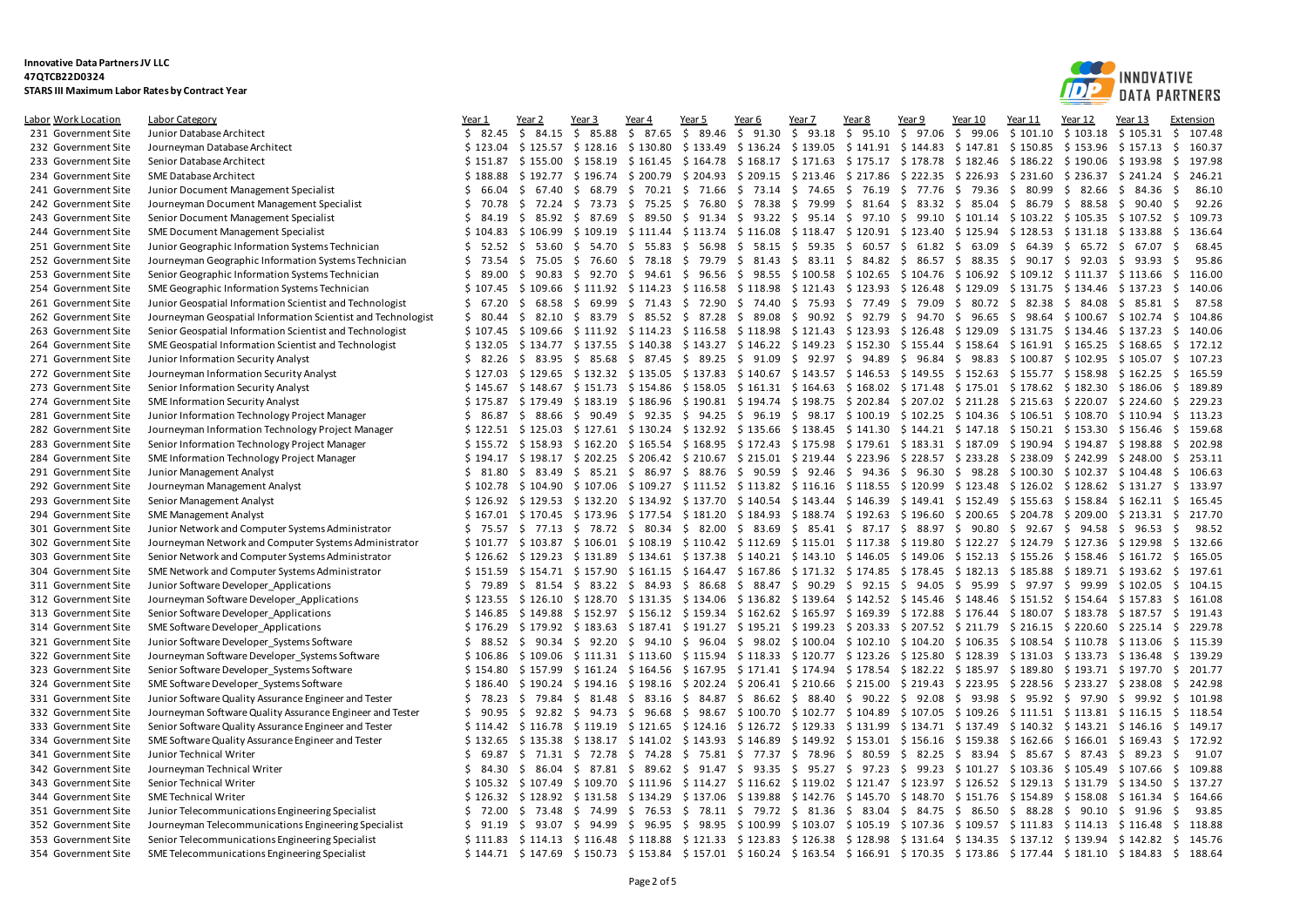

| Labor Work Location | Labor Category                                                    | Year 1      | Year 2              | Year 3           | Year 4                                                                                                                         | Year 5         | Year 6       | Year 7                                                                             | Year 8   | Year 9               | Year 10         | Year 11                                                     | Year 12        | Year 13                    | Extension            |
|---------------------|-------------------------------------------------------------------|-------------|---------------------|------------------|--------------------------------------------------------------------------------------------------------------------------------|----------------|--------------|------------------------------------------------------------------------------------|----------|----------------------|-----------------|-------------------------------------------------------------|----------------|----------------------------|----------------------|
| 361 Government Site | Junior Telecommunications Equipment Installer and Repairer        | 549.45      | \$50.47             | \$51.51          | \$52.57                                                                                                                        | \$53.65        | \$<br>54.76  | \$55.89                                                                            | \$ 57.04 | \$58.22              | \$59.42         | \$<br>60.64                                                 | \$61.89        | \$<br>63.16                | Ŝ.<br>64.46          |
| 362 Government Site | Journeyman Telecommunications Equipment Installer and Repairer \$ | 64.01       | 65.33<br>S.         | - \$<br>66.68    | \$<br>68.05                                                                                                                    | \$69.45        | \$<br>70.88  | \$72.34 \$73.83                                                                    |          | \$75.35              | \$76.90         | \$78.48                                                     | \$80.10        | \$<br>81.75                | Ŝ.<br>83.43          |
| 363 Government Site | Senior Telecommunications Equipment Installer and Repairer        | \$70.49     | S.<br>71.94         | \$<br>73.42      | \$<br>74.93                                                                                                                    | \$76.47        | \$<br>78.05  | 79.66<br>-S                                                                        | \$31.30  | \$<br>82.97          | \$<br>84.68     | \$<br>86.42                                                 | \$ 88.20       | \$90.02                    | -\$<br>91.87         |
| 364 Government Site | SME Telecommunications Equipment Installer and Repairer           | \$ 82.92    | 84.63<br>-S         | - \$<br>86.37 \$ |                                                                                                                                | 88.15 \$ 89.97 | \$           | 91.82 \$ 93.71 \$ 95.64 \$ 97.61 \$ 99.62 \$ 101.67 \$ 103.76                      |          |                      |                 |                                                             |                | \$105.90                   | \$.<br>108.08        |
| 371 Government Site | Junior Training and Development Specialist                        | Ś.<br>64.70 | \$66.03             | \$<br>67.39      | \$<br>68.78                                                                                                                    | \$70.20        | \$71.65      | $$73.13$$ \$ 74.64                                                                 |          |                      | \$76.18 \$77.75 | \$79.35                                                     | \$ 80.98       | \$82.65                    | Ŝ.<br>84.35          |
| 372 Government Site | Journeyman Training and Development Specialist                    | \$<br>78.92 | \$ 80.55 \$         |                  | 82.21 \$ 83.90 \$ 85.63 \$ 87.39 \$ 89.19 \$ 91.03                                                                             |                |              |                                                                                    |          | \$ 92.91 \$ 94.82 \$ |                 |                                                             |                | 96.77 \$ 98.76 \$ 100.79   | 102.87<br>\$.        |
| 373 Government Site | Senior Training and Development Specialist                        | \$103.50    |                     |                  | $$105.63$ $$107.81$ $$110.03$ $$112.30$ $$114.61$ $$116.97$ $$119.38$ $$121.84$ $$124.35$ $$126.91$ $$129.52$ $$132.19$        |                |              |                                                                                    |          |                      |                 |                                                             |                |                            | 134.91<br>- S        |
| 374 Government Site | SME Training and Development Specialist                           | \$120.74    | \$123.23            |                  | $$125.77$ $$128.36$ $$131.00$ $$133.70$ $$136.45$ $$139.26$ $$142.13$ $$145.06$ $$148.05$                                      |                |              |                                                                                    |          |                      |                 |                                                             | \$151.10       | \$154.21                   | Ŝ.<br>157.39         |
| 381 Government Site | Junior Video Game Designer                                        | \$74.18     |                     |                  | \$75.71 \$77.27 \$78.86                                                                                                        | \$ 80.48       |              | $$82.14$ $$83.83$ $$85.56$ $$87.32$ $$89.12$ $$90.96$ $$92.83$                     |          |                      |                 |                                                             |                | \$94.74                    | 96.69<br>-\$         |
| 382 Government Site | Journeyman Video Game Designer                                    | \$89.60     | \$91.45             | \$               | 93.33 \$ 95.25 \$ 97.21 \$ 99.21 \$ 101.25 \$ 103.34 \$ 105.47 \$ 107.64 \$ 109.86 \$ 112.12 \$ 114.43                         |                |              |                                                                                    |          |                      |                 |                                                             |                |                            | S.<br>116.79         |
| 383 Government Site | Senior Video Game Designer                                        | \$104.13    |                     |                  | \$106.28 \$108.47 \$110.70 \$112.98 \$115.31 \$117.69 \$120.11 \$122.58 \$125.11 \$127.69 \$130.32 \$133.00                    |                |              |                                                                                    |          |                      |                 |                                                             |                |                            | 135.74<br>\$.        |
| 384 Government Site | SME Video Game Designer                                           |             |                     |                  | \$119.67 \$122.14 \$124.66 \$127.23 \$129.85 \$132.52 \$135.25 \$138.04 \$140.88 \$143.78 \$146.74 \$149.76 \$152.85           |                |              |                                                                                    |          |                      |                 |                                                             |                |                            | 156.00<br>Ŝ.         |
| 391 Government Site | Junior Web Administrator                                          | \$65.43     | \$ 66.78            | \$               | 68.16 \$ 69.56                                                                                                                 | \$70.99        |              | \$72.45 \$73.94                                                                    | \$75.46  | \$77.01              | \$78.60         | \$ 80.22 \$ 81.87                                           |                | \$3.56                     | 85.28<br>-Ś          |
| 392 Government Site | Journeyman Web Administrator                                      |             |                     |                  | \$ 81.81 \$ 83.50 \$ 85.22 \$ 86.98 \$ 88.77 \$ 90.60 \$ 92.47 \$ 94.37 \$ 96.31 \$ 98.29 \$100.31 \$102.38 \$104.49           |                |              |                                                                                    |          |                      |                 |                                                             |                |                            | - \$<br>106.64       |
| 393 Government Site | Senior Web Administrator                                          |             |                     |                  | \$111.77 \$114.07 \$116.42 \$118.82 \$121.27 \$123.77 \$126.32 \$128.92 \$131.58 \$134.29 \$137.06 \$139.88                    |                |              |                                                                                    |          |                      |                 |                                                             |                | \$142.76                   | 145.70<br>-S         |
| 394 Government Site | SME Web Administrator                                             | \$133.01    |                     |                  | \$135.75 \$138.55 \$141.40 \$144.31 \$147.28 \$150.31 \$153.41 \$156.57 \$159.80 \$163.09                                      |                |              |                                                                                    |          |                      |                 |                                                             |                | $$166.45 \text{ } $169.88$ | 173.38<br>\$.        |
| 401 Government Site | Junior Web Developer                                              | \$72.19     | \$73.68             |                  | \$ 75.20 \$ 76.75 \$ 78.33 \$ 79.94 \$ 81.59 \$ 83.27 \$ 84.99 \$ 86.74 \$ 88.53 \$ 90.35 \$ 92.21                             |                |              |                                                                                    |          |                      |                 |                                                             |                |                            | - \$<br>94.11        |
| 402 Government Site | Journeyman Web Developer                                          | \$91.14     | \$93.02             |                  | \$ 94.94 \$ 96.90                                                                                                              | \$98.90        |              | $$100.94$ $$103.02$ $$105.14$ $$107.31$ $$109.52$ $$111.78$                        |          |                      |                 |                                                             | \$114.08       | \$116.43                   | 118.83<br>-S         |
| 403 Government Site | Senior Web Developer                                              |             | $$123.84$ $$126.39$ |                  | \$128.99 \$131.65 \$134.36 \$137.13 \$139.95 \$142.83 \$145.77 \$148.77 \$151.83 \$154.96                                      |                |              |                                                                                    |          |                      |                 |                                                             |                | \$158.15                   | 161.41<br>- Ś        |
| 404 Government Site | SME Web Developer                                                 | \$146.26    |                     |                  | $$149.27$ $$152.34$ $$155.48$ $$158.68$ $$161.95$ $$165.29$                                                                    |                |              |                                                                                    | \$168.69 |                      |                 | \$172.17 \$175.72 \$179.34 \$183.03                         |                | \$186.80                   | \$<br>190.65         |
|                     | Junior Business Intelligence Analyst                              | \$75.84     |                     |                  | \$77.40 \$78.99 \$80.62 \$82.28                                                                                                |                |              | $\frac{1}{2}$ 83.97 \$ 85.70 \$ 87.47 \$ 89.27 \$ 91.11 \$ 92.99 \$ 94.91 \$ 96.87 |          |                      |                 |                                                             |                |                            | -\$<br>98.87         |
| 101 Contractor Site | Journeyman Business Intelligence Analyst                          | \$110.88    | \$113.16            |                  | \$115.49 \$117.87 \$120.30 \$122.78 \$125.31 \$127.89 \$130.52 \$133.21 \$135.95 \$138.75 \$141.61                             |                |              |                                                                                    |          |                      |                 |                                                             |                |                            | Ŝ.<br>144.53         |
| 102 Contractor Site |                                                                   |             | \$132.83            |                  |                                                                                                                                |                |              |                                                                                    |          |                      |                 |                                                             |                |                            | 169.66               |
| 103 Contractor Site | Senior Business Intelligence Analyst                              | \$130.15    |                     |                  | \$135.57 \$138.36 \$141.21 \$144.12 \$147.09 \$150.12 \$153.21 \$156.37 \$159.59 \$162.88                                      |                |              |                                                                                    |          |                      |                 |                                                             |                | \$166.24                   | \$.<br>227.32        |
| 104 Contractor Site | SME Business Intelligence Analyst                                 | \$174.38    | 97.19               |                  | \$177.97 \$181.64 \$185.38 \$189.20 \$193.10 \$197.08 \$201.14 \$205.28 \$209.51 \$213.83 \$218.23 \$222.73                    |                |              |                                                                                    |          |                      |                 |                                                             |                |                            | - \$<br>Ŝ.<br>124.15 |
| 111 Contractor Site | Junior Computer and Information Research Scientist                | \$95.23     | -S                  | \$               | 99.19 \$101.23 \$103.32 \$105.45 \$107.62 \$109.84 \$112.10 \$114.41 \$116.77 \$119.18                                         |                |              |                                                                                    |          |                      |                 |                                                             |                | \$121.64                   |                      |
| 112 Contractor Site | Journeyman Computer and Information Research Scientist            | \$125.89    |                     |                  | $$128.48$ $$131.13$ $$133.83$ $$136.59$                                                                                        |                |              | \$139.40 \$142.27 \$145.20 \$148.19 \$151.24 \$154.36 \$157.54 \$160.79            |          |                      |                 |                                                             |                |                            | - Ś<br>164.10        |
| 113 Contractor Site | Senior Computer and Information Research Scientist                | \$157.00    | \$160.23            |                  | $$163.53$ $$166.90$ $$170.34$ $$173.85$ $$177.43$ $$181.09$                                                                    |                |              |                                                                                    |          |                      |                 | $$184.82 \$188.63 \$192.52 \$196.49$                        |                | \$200.54                   | 204.67<br>\$.        |
| 114 Contractor Site | SME Computer and Information Research Scientist                   | \$210.44    |                     |                  | \$214.78 \$219.20 \$223.72 \$228.33 \$233.03 \$237.83 \$242.73 \$247.73 \$252.83 \$258.04 \$263.36 \$268.79                    |                |              |                                                                                    |          |                      |                 |                                                             |                |                            | \$.<br>274.33        |
| 121 Contractor Site | Junior Computer and Information Systems Manager                   | \$123.56    |                     |                  | \$126.11 \$128.71 \$131.36 \$134.07 \$136.83 \$139.65 \$142.53 \$145.47 \$148.47 \$151.53 \$154.65 \$157.84                    |                |              |                                                                                    |          |                      |                 |                                                             |                |                            | - Ś<br>161.09        |
| 122 Contractor Site | Journeyman Computer and Information Systems Manager               | \$152.64    | \$155.78            |                  | $$158.99$ $$162.27$ $$165.61$                                                                                                  |                |              | \$169.02 \$172.50                                                                  | \$176.05 | \$179.68 \$183.38    |                 | \$187.16                                                    | \$191.02       | \$194.96                   | 198.98<br>Ŝ.         |
| 123 Contractor Site | Senior Computer and Information Systems Manager                   | \$194.08    | \$198.08            |                  | \$202.16 \$206.32 \$210.57 \$214.91 \$219.34 \$223.86 \$228.47 \$233.18 \$237.98 \$242.88 \$247.88                             |                |              |                                                                                    |          |                      |                 |                                                             |                |                            | - \$<br>252.99       |
| 124 Contractor Site | SME Computer and Information Systems Manager                      | \$213.60    | \$218.00            |                  | $$222.49$ $$227.07$ $$231.75$                                                                                                  |                |              | \$236.52 \$241.39 \$246.36 \$251.44 \$256.62 \$261.91 \$267.31 \$272.82            |          |                      |                 |                                                             |                |                            | \$<br>278.44         |
| 131 Contractor Site | Junior Computer Hardware Engineer                                 | \$86.87     | \$88.66             |                  | $$90.49$ \$ 92.35 \$ 94.25                                                                                                     |                | \$<br>96.19  | $$98.17$ \$100.19 \$102.25 \$104.36 \$106.51 \$108.70 \$110.94                     |          |                      |                 |                                                             |                |                            | \$<br>113.23         |
| 132 Contractor Site | Journeyman Computer Hardware Engineer                             | \$127.39    |                     |                  | $$130.01$ $$132.69$ $$135.42$ $$138.21$ $$141.06$ $$143.97$ $$146.94$ $$149.97$ $$153.06$ $$156.21$ $$159.43$ $$162.71$        |                |              |                                                                                    |          |                      |                 |                                                             |                |                            | - \$<br>166.06       |
| 133 Contractor Site | Senior Computer Hardware Engineer                                 | \$157.15    | \$160.39            |                  | \$163.69 \$167.06                                                                                                              | \$170.50       | \$174.01     | \$177.59                                                                           | \$181.25 | \$184.98 \$188.79    |                 | \$192.68                                                    | \$196.65       | \$200.70                   | 204.83<br>-S         |
| 134 Contractor Site | SME Computer Hardware Engineer                                    | \$187.23    | \$191.09            |                  | \$195.03 \$199.05 \$203.15 \$207.33 \$211.60 \$215.96 \$220.41 \$224.95 \$229.58 \$234.31 \$239.14 \$                          |                |              |                                                                                    |          |                      |                 |                                                             |                |                            | 244.07               |
| 141 Contractor Site | Junior Computer Network Architect                                 | \$89.35     | \$91.19             |                  | \$ 93.07 \$ 94.99                                                                                                              | \$96.95        | \$           | 98.95 \$100.99                                                                     |          |                      |                 | $$103.07$ $$105.19$ $$107.36$ $$109.57$ $$111.83$ $$114.13$ |                |                            | - \$<br>116.48       |
| 142 Contractor Site | Journeyman Computer Network Architect                             | \$122.16    | \$124.68            |                  | $$127.25 \t$129.87 \t$132.55$                                                                                                  |                | \$135.28     | $$138.07$ $$140.91$ $$143.81$ $$146.77$ $$149.79$                                  |          |                      |                 |                                                             |                | \$152.88 \$156.03          | - \$<br>159.24       |
| 143 Contractor Site | Senior Computer Network Architect                                 |             | $$149.41$ $$152.49$ |                  | $$155.63$ $$158.84$ $$162.11$ $$165.45$ $$168.86$ $$172.34$ $$175.89$ $$179.51$ $$183.21$ $$186.98$ $$190.83$                  |                |              |                                                                                    |          |                      |                 |                                                             |                |                            | - Ś<br>194.76        |
| 144 Contractor Site | SME Computer Network Architect                                    | \$208.38    | \$212.67            |                  | \$217.05 \$221.52 \$226.08                                                                                                     |                |              | \$230.74 \$235.49 \$240.34 \$245.29 \$250.34                                       |          |                      |                 | \$255.50                                                    |                | \$260.76 \$266.13          | 271.61<br>- \$       |
| 151 Contractor Site | Junior Computer Network Support Specialist                        | \$79.33     | \$ 80.96            |                  | $\frac{1}{2}$ 82.63 \$ 84.33 \$ 86.07 \$ 87.84 \$ 89.65 \$ 91.50 \$ 93.38 \$ 95.30                                             |                |              |                                                                                    |          |                      |                 | $$97.26$$ $$99.26$$ $$101.30$                               |                |                            | 103.39<br>\$.        |
| 152 Contractor Site | Journeyman Computer Network Support Specialist                    | \$95.04     | \$97.00             | \$               | 99.00 \$101.04 \$103.12 \$105.24 \$107.41 \$109.62 \$111.88 \$114.18 \$116.53 \$118.93                                         |                |              |                                                                                    |          |                      |                 |                                                             |                | \$121.38                   | \$.<br>123.88        |
| 153 Contractor Site | Senior Computer Network Support Specialist                        | \$121.35    |                     |                  | \$123.85 \$126.40 \$129.00 \$131.66 \$134.37 \$137.14 \$139.97 \$142.85 \$145.79                                               |                |              |                                                                                    |          |                      |                 | \$148.79 \$151.86 \$154.99 \$                               |                |                            | 158.18               |
| 154 Contractor Site | SME Computer Network Support Specialist                           | \$159.42    | \$162.70            |                  | $$166.05 \text{ } $169.47 \text{ } $172.96$                                                                                    |                |              | \$176.52 \$180.16 \$183.87 \$187.66 \$191.53 \$195.48                              |          |                      |                 |                                                             | \$199.51       | \$203.62                   | 207.81<br>\$.        |
| 161 Contractor Site | Junior Computer Operator                                          | \$<br>40.16 | S.<br>40.99         | \$<br>41.83      | \$                                                                                                                             | 42.69 \$ 43.57 | -\$<br>44.47 | - \$<br>45.39                                                                      | \$46.33  | \$47.28              | - \$<br>48.25   | \$                                                          | 49.24 \$ 50.25 | \$<br>51.29                | 52.35<br>-\$         |
| 162 Contractor Site | Journeyman Computer Operator                                      | \$53.05     |                     |                  | $$54.14 \t$ 55.26 \t$ 56.40 \t$ 57.56 \t$$                                                                                     |                |              | 58.75 \$ 59.96 \$ 61.20 \$ 62.46 \$ 63.75 \$ 65.06                                 |          |                      |                 |                                                             | \$66.40        | \$67.77                    | 69.17<br>-S          |
| 163 Contractor Site | Senior Computer Operator                                          | Ś.<br>63.59 | 64.90<br>S.         | 66.24<br>\$      | \$<br>67.60                                                                                                                    | \$68.99        | \$           | 70.41 \$ 71.86                                                                     |          | \$73.34 \$74.85      | \$76.39         | \$77.96                                                     | \$79.57        | \$31.21                    | 82.88<br>-Ś          |
| 164 Contractor Site | <b>SME Computer Operator</b>                                      | S.<br>77.83 | \$79.43             | - \$             | 81.07 \$ 82.74 \$ 84.44 \$ 86.18 \$ 87.96 \$ 89.77 \$ 91.62 \$ 93.51 \$                                                        |                |              |                                                                                    |          |                      |                 |                                                             |                | 95.44 \$ 97.41 \$ 99.42    | \$.<br>101.47        |
| 171 Contractor Site | Junior Computer Programmer                                        | \$95.29     | \$97.25             | \$               | 99.25 \$101.29 \$103.38                                                                                                        |                |              | $$105.51$ $$107.68$ $$109.90$ $$112.16$ $$114.47$ $$116.83$ $$119.24$ $$121.70$    |          |                      |                 |                                                             |                |                            | \$.<br>124.21        |
| 172 Contractor Site | Journeyman Computer Programmer                                    |             |                     |                  | \$107.01 \$109.21 \$111.46 \$113.76 \$116.10 \$118.49 \$120.93 \$123.42 \$125.96 \$128.55 \$131.20 \$133.90 \$136.66           |                |              |                                                                                    |          |                      |                 |                                                             |                |                            | 139.48<br>\$.        |
| 173 Contractor Site | Senior Computer Programmer                                        |             |                     |                  | \$159.95 \$163.24 \$166.60 \$170.03 \$173.53 \$177.10 \$180.75 \$184.47 \$188.27 \$192.15 \$196.11 \$200.15 \$204.27 \$        |                |              |                                                                                    |          |                      |                 |                                                             |                |                            | 208.48               |
| 174 Contractor Site | SME Computer Programmer                                           |             |                     |                  | \$171.52 \$175.05 \$178.66 \$182.34 \$186.10 \$189.93 \$193.84 \$197.83 \$201.91 \$206.07 \$210.32 \$214.65 \$219.07 \$ 223.58 |                |              |                                                                                    |          |                      |                 |                                                             |                |                            |                      |
|                     |                                                                   |             |                     |                  |                                                                                                                                |                |              |                                                                                    |          |                      |                 |                                                             |                |                            |                      |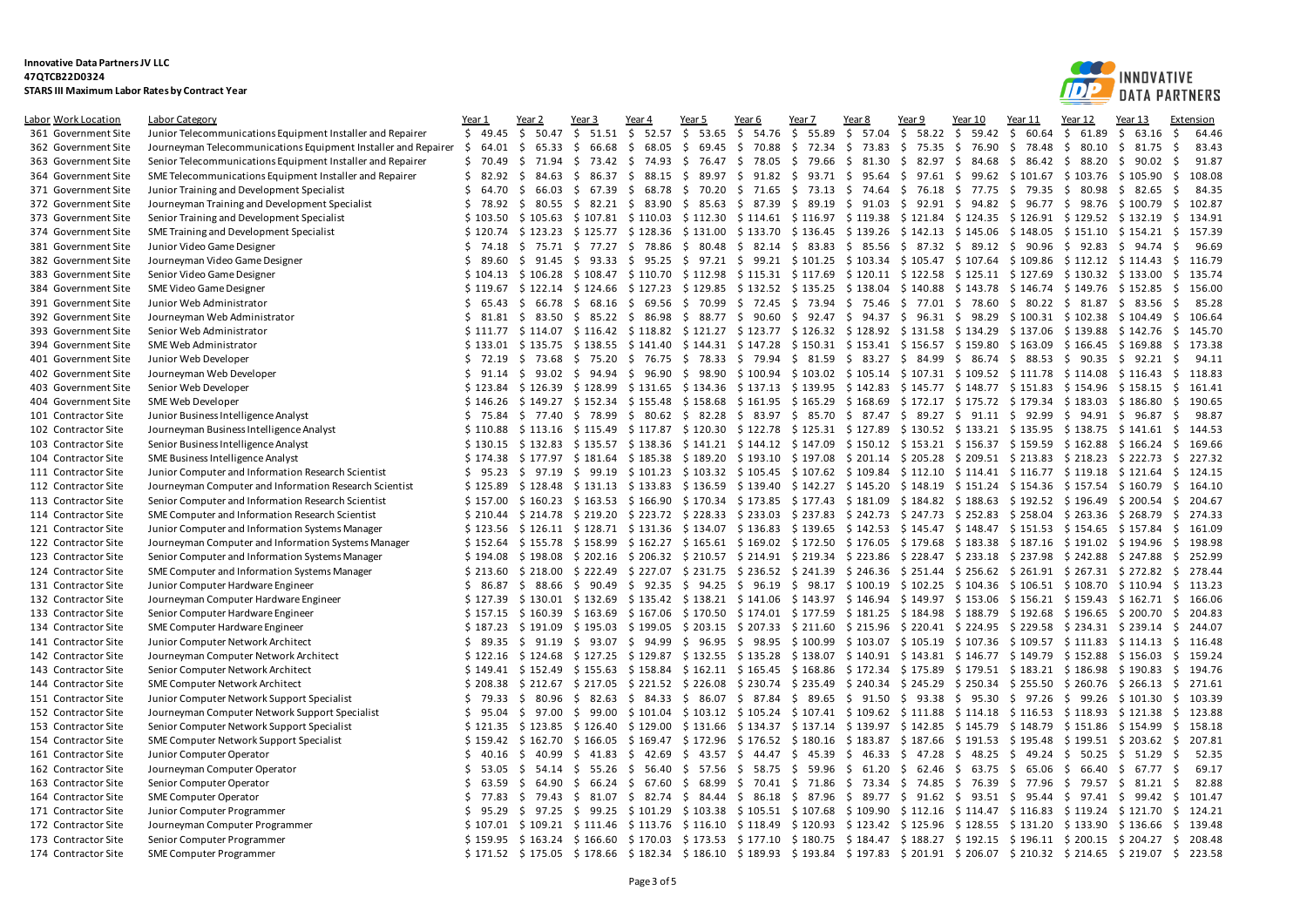

| Labor Work Location | <b>Labor Category</b>                                        | Year 1      | Year 2   | Year <sub>3</sub>                                                                                                                                                                                       | Year 4                                        | Year 5   | Year 6                                | Year 7                                                                                                                                                                                                                            | Year 8   | Year 9  | Year 10                             | Year 11 | Year 12            | Year 13                                               | Extension      |
|---------------------|--------------------------------------------------------------|-------------|----------|---------------------------------------------------------------------------------------------------------------------------------------------------------------------------------------------------------|-----------------------------------------------|----------|---------------------------------------|-----------------------------------------------------------------------------------------------------------------------------------------------------------------------------------------------------------------------------------|----------|---------|-------------------------------------|---------|--------------------|-------------------------------------------------------|----------------|
| 181 Contractor Site | Junior Computer Systems Analyst                              | \$80.09     | \$31.74  | \$<br>83.42                                                                                                                                                                                             | \$85.14                                       | \$ 86.89 | \$88.68                               | $$90.51 \$92.37$                                                                                                                                                                                                                  |          | \$94.27 | \$96.21                             | \$98.19 | \$100.21           | \$102.27                                              | S.<br>104.38   |
| 182 Contractor Site | Journeyman Computer Systems Analyst                          | \$122.92    |          | \$125.45 \$128.03 \$130.67 \$133.36 \$136.11 \$138.91 \$141.77 \$144.69 \$147.67 \$150.71 \$153.81 \$156.98                                                                                             |                                               |          |                                       |                                                                                                                                                                                                                                   |          |         |                                     |         |                    |                                                       | \$<br>160.21   |
| 183 Contractor Site | Senior Computer Systems Analyst                              | \$152.22    | \$155.36 |                                                                                                                                                                                                         | $$158.56 \$161.83$                            |          |                                       | $$165.16$ $$168.56$ $$172.03$ $$175.57$ $$179.19$ $$182.88$ $$186.65$                                                                                                                                                             |          |         |                                     |         | \$190.49           | \$194.41                                              | -\$<br>198.41  |
| 184 Contractor Site | SME Computer Systems Analyst                                 | \$165.85    |          | \$169.27 \$172.76 \$176.32 \$179.95 \$183.66 \$187.44 \$191.30 \$195.24 \$199.26 \$203.36 \$207.55 \$211.83                                                                                             |                                               |          |                                       |                                                                                                                                                                                                                                   |          |         |                                     |         |                    |                                                       | - \$<br>216.19 |
| 191 Contractor Site | Junior Computer Systems Engineer Architect                   | \$105.25    |          | \$107.42 \$109.63 \$111.89 \$114.19 \$116.54 \$118.94 \$121.39 \$123.89 \$126.44 \$129.04 \$131.70 \$134.41                                                                                             |                                               |          |                                       |                                                                                                                                                                                                                                   |          |         |                                     |         |                    |                                                       | 137.18<br>\$   |
| 192 Contractor Site | Journeyman Computer Systems Engineer Architect               | \$140.50    | \$143.39 |                                                                                                                                                                                                         |                                               |          |                                       | \$146.34 \$149.35 \$152.43 \$155.57 \$158.77 \$162.04 \$165.38 \$168.79 \$172.27 \$175.82 \$179.44                                                                                                                                |          |         |                                     |         |                    |                                                       | 183.14<br>-\$  |
| 193 Contractor Site | Senior Computer Systems Engineer Architect                   |             |          | \$172.87 \$176.43 \$180.06 \$183.77 \$187.56 \$191.42 \$195.36 \$199.38 \$203.49 \$207.68 \$211.96 \$216.33 \$220.79                                                                                    |                                               |          |                                       |                                                                                                                                                                                                                                   |          |         |                                     |         |                    |                                                       | 225.34<br>- \$ |
| 194 Contractor Site | SME Computer Systems Engineer Architect                      | \$192.54    |          | $$196.51$ $$200.56$ $$204.69$                                                                                                                                                                           |                                               |          |                                       | $$208.91$ $$213.21$ $$217.60$ $$222.08$ $$226.65$ $$231.32$ $$236.09$                                                                                                                                                             |          |         |                                     |         | \$240.95           | \$245.91                                              | -\$<br>250.98  |
| 201 Contractor Site | Junior Computer User Support Specialist                      | \$53.32     | \$ 54.42 |                                                                                                                                                                                                         | $$5.55.54$ \$ 56.68 \$ 57.85                  |          |                                       | $$59.04$ \$ 60.26 \$ 61.50 \$ 62.77 \$ 64.06 \$ 65.38 \$ 66.73 \$                                                                                                                                                                 |          |         |                                     |         |                    | 68.10                                                 | 69.50<br>-\$   |
| 202 Contractor Site | Journeyman Computer User Support Specialist                  | \$71.83     |          | $$73.31$ $$74.82$ $$76.36$                                                                                                                                                                              |                                               |          |                                       | $$77.93$ $$79.54$ $$81.18$ $$82.85$ $$84.56$ $$86.30$ $$88.08$                                                                                                                                                                    |          |         |                                     |         | \$ 89.89           | \$<br>91.74                                           | 93.63<br>-\$   |
| 203 Contractor Site | Senior Computer User Support Specialist                      | \$<br>82.00 | \$ 83.69 |                                                                                                                                                                                                         |                                               |          |                                       | $$3.41$ $$87.17$ $$88.97$ $$90.80$ $$92.67$ $$94.58$ $$96.53$ $$98.52$ $$100.55$                                                                                                                                                  |          |         |                                     |         | \$102.62 \$104.73  |                                                       | 106.89<br>- \$ |
| 204 Contractor Site | SME Computer User Support Specialist                         | \$98.94     |          | $$100.98$ $$103.06$ $$105.18$ $$107.35$ $$109.56$ $$111.82$ $$114.12$ $$116.47$ $$118.87$ $$121.32$ $$123.82$ $$126.37$                                                                                 |                                               |          |                                       |                                                                                                                                                                                                                                   |          |         |                                     |         |                    |                                                       | - \$<br>128.97 |
| 211 Contractor Site | Junior Data Warehousing Specialist                           | \$80.05     | \$31.70  | \$83.38                                                                                                                                                                                                 | \$85.10                                       | \$ 86.85 |                                       | \$ 88.64 \$ 90.47 \$ 92.33 \$ 94.23 \$ 96.17 \$ 98.15                                                                                                                                                                             |          |         |                                     |         | $$100.17 \$102.23$ |                                                       | 104.34<br>-\$  |
| 212 Contractor Site | Journeyman Data Warehousing Specialist                       | \$104.20    |          | \$106.35 \$108.54 \$110.78 \$113.06 \$115.39 \$117.77 \$120.20 \$122.68 \$125.21 \$127.79 \$130.42 \$133.11 \$                                                                                          |                                               |          |                                       |                                                                                                                                                                                                                                   |          |         |                                     |         |                    |                                                       | 135.85         |
| 213 Contractor Site | Senior Data Warehousing Specialist                           | \$139.44    |          | \$142.31 \$145.24 \$148.23 \$151.28 \$154.40 \$157.58 \$160.83 \$164.14 \$167.52 \$170.97 \$174.49 \$178.08                                                                                             |                                               |          |                                       |                                                                                                                                                                                                                                   |          |         |                                     |         |                    |                                                       | -\$<br>181.75  |
| 214 Contractor Site | SME Data Warehousing Specialist                              | \$182.44    | \$186.20 |                                                                                                                                                                                                         |                                               |          |                                       | \$190.04 \$193.95 \$197.95 \$202.03 \$206.19 \$210.44 \$214.78 \$219.20 \$223.72 \$228.33 \$233.03                                                                                                                                |          |         |                                     |         |                    |                                                       | - \$<br>237.83 |
| 221 Contractor Site | Junior Database Administrator                                | \$87.33     |          | \$ 89.13 \$ 90.97 \$ 92.84 \$ 94.75 \$ 96.70 \$ 98.69 \$100.72 \$102.79 \$104.91 \$107.07 \$109.28 \$111.53                                                                                             |                                               |          |                                       |                                                                                                                                                                                                                                   |          |         |                                     |         |                    |                                                       | \$<br>113.83   |
|                     |                                                              |             |          |                                                                                                                                                                                                         |                                               |          |                                       |                                                                                                                                                                                                                                   |          |         |                                     |         |                    |                                                       | 152.47         |
| 222 Contractor Site | Journeyman Database Administrator                            | \$116.97    | \$119.38 |                                                                                                                                                                                                         |                                               |          |                                       | \$121.84 \$124.35 \$126.91 \$129.52 \$132.19 \$134.91 \$137.69 \$140.53 \$143.42                                                                                                                                                  |          |         |                                     |         | \$146.37 \$149.39  |                                                       | -\$            |
| 223 Contractor Site | Senior Database Administrator                                | \$144.04    |          | $$147.01$ $$150.04$ $$153.13$ $$156.28$ $$159.50$ $$162.79$ $$166.14$ $$169.56$ $$173.05$ $$176.61$ $$180.25$ $$183.96$                                                                                 |                                               |          |                                       |                                                                                                                                                                                                                                   |          |         |                                     |         |                    |                                                       | 187.75<br>- \$ |
| 224 Contractor Site | SME Database Administrator                                   | \$184.10    | \$187.89 |                                                                                                                                                                                                         |                                               |          |                                       | \$191.76 \$195.71 \$199.74 \$203.85 \$208.05 \$212.34 \$216.71 \$221.17 \$225.73 \$230.38 \$235.13                                                                                                                                |          |         |                                     |         |                    |                                                       | - \$<br>239.97 |
| 231 Contractor Site | Junior Database Architect                                    |             |          | \$ 88.22 \$ 90.04 \$ 91.89 \$ 93.78 \$ 95.71 \$ 97.68 \$ 99.69 \$ 101.74 \$ 103.84 \$ 105.98 \$ 108.16                                                                                                  |                                               |          |                                       |                                                                                                                                                                                                                                   |          |         |                                     |         | \$110.39 \$112.66  |                                                       | - \$<br>114.98 |
| 232 Contractor Site | Journeyman Database Architect                                |             |          | \$131.65 \$134.36 \$137.13 \$139.95 \$142.83 \$145.77 \$148.77 \$151.83 \$154.96 \$158.15 \$161.41 \$164.74 \$168.13                                                                                    |                                               |          |                                       |                                                                                                                                                                                                                                   |          |         |                                     |         |                    |                                                       | \$<br>171.59   |
| 233 Contractor Site | Senior Database Architect                                    | \$162.50    |          | $$165.85$ $$169.27$ $$172.76$ $$176.32$ $$179.95$ $$183.66$ $$187.44$ $$191.30$ $$195.24$ $$199.26$                                                                                                     |                                               |          |                                       |                                                                                                                                                                                                                                   |          |         |                                     |         | \$203.36           | \$207.55                                              | 211.83<br>-S   |
| 234 Contractor Site | SME Database Architect                                       | \$202.10    |          | \$206.26 \$210.51 \$214.85 \$219.28 \$223.80 \$228.41 \$233.12 \$237.92 \$242.82 \$247.82 \$252.93 \$258.14                                                                                             |                                               |          |                                       |                                                                                                                                                                                                                                   |          |         |                                     |         |                    |                                                       | 263.46<br>- \$ |
| 241 Contractor Site | Junior Document Management Specialist                        | \$70.66     |          | $\frac{2}{5}$ 72.12 $\frac{2}{5}$ 73.61 $\frac{2}{5}$ 75.13 $\frac{2}{5}$ 76.68 $\frac{2}{5}$ 78.26 $\frac{2}{5}$ 79.87 $\frac{2}{5}$ 81.52 $\frac{2}{5}$ 83.20 $\frac{2}{5}$ 84.91 $\frac{2}{5}$ 86.66 |                                               |          |                                       |                                                                                                                                                                                                                                   |          |         |                                     |         | \$ 88.45           | \$90.27                                               | -\$<br>92.13   |
| 242 Contractor Site | Journeyman Document Management Specialist                    | \$75.73     | \$77.29  |                                                                                                                                                                                                         |                                               |          |                                       | $\frac{2}{5}$ 78.88 $\frac{2}{5}$ 80.50 $\frac{2}{5}$ 82.16 $\frac{2}{5}$ 83.85 $\frac{2}{5}$ 85.58 $\frac{2}{5}$ 87.34 $\frac{2}{5}$ 89.14 $\frac{2}{5}$ 90.98 $\frac{2}{5}$ 92.85                                               |          |         |                                     |         | \$94.76            | 96.71<br>- \$                                         | 98.70<br>-\$   |
| 243 Contractor Site | Senior Document Management Specialist                        | \$90.08     | \$91.94  | \$93.83                                                                                                                                                                                                 |                                               |          |                                       | \$ 95.76 \$ 97.73 \$ 99.74 \$ 101.79 \$ 103.89 \$ 106.03 \$ 108.21 \$ 110.44                                                                                                                                                      |          |         |                                     |         | \$112.72 \$115.04  |                                                       | \$<br>117.41   |
| 244 Contractor Site | SME Document Management Specialist                           | \$112.17    | \$114.48 |                                                                                                                                                                                                         |                                               |          |                                       | \$116.84 \$119.25 \$121.71 \$124.22 \$126.78 \$129.39 \$132.06 \$134.78 \$137.56                                                                                                                                                  |          |         |                                     |         | \$140.39           | \$143.28                                              | 146.23<br>-\$  |
| 251 Contractor Site | Junior Geographic Information Systems Technician             | \$56.20     | \$57.36  |                                                                                                                                                                                                         |                                               |          |                                       | \$ 58.54 \$ 59.75 \$ 60.98 \$ 62.24 \$ 63.52 \$ 64.83 \$ 66.17 \$ 67.53 \$ 68.92 \$ 70.34 \$ 71.79                                                                                                                                |          |         |                                     |         |                    |                                                       | 73.27<br>-\$   |
| 252 Contractor Site | Journeyman Geographic Information Systems Technician         | \$78.69     | \$80.31  | \$                                                                                                                                                                                                      |                                               |          |                                       | 81.96 \$ 83.65 \$ 85.37 \$ 87.13 \$ 88.92 \$ 90.75 \$ 92.62 \$ 94.53 \$ 96.48                                                                                                                                                     |          |         |                                     |         | \$98.47            | \$100.50                                              | S.<br>102.57   |
| 253 Contractor Site | Senior Geographic Information Systems Technician             | \$95.23     | \$97.19  | \$99.19                                                                                                                                                                                                 |                                               |          |                                       | \$101.23 \$103.32 \$105.45 \$107.62 \$109.84 \$112.10 \$114.41 \$116.77 \$119.18 \$121.64                                                                                                                                         |          |         |                                     |         |                    |                                                       | 124.15<br>- \$ |
| 254 Contractor Site | SME Geographic Information Systems Technician                | \$114.97    |          | $$117.34$ $$119.76$ $$122.23$ $$124.75$ $$127.32$ $$129.94$ $$132.62$ $$135.35$ $$138.14$ $$140.99$                                                                                                     |                                               |          |                                       |                                                                                                                                                                                                                                   |          |         |                                     |         | \$143.89           | \$146.85                                              | 149.88<br>-\$  |
| 261 Contractor Site | Junior Geospatial Information Scientist and Technologist     | \$71.90     | \$73.38  |                                                                                                                                                                                                         |                                               |          |                                       | $$74.89$ $$76.43$ $$78.00$ $$79.61$ $$81.25$ $$82.92$ $$84.63$ $$86.37$ $$88.15$ $$89.97$ $$91.82$                                                                                                                                |          |         |                                     |         |                    |                                                       | -\$<br>93.71   |
| 262 Contractor Site | Journeyman Geospatial Information Scientist and Technologist | \$86.07     | \$ 87.84 |                                                                                                                                                                                                         |                                               |          |                                       | \$ 89.65 \$ 91.50 \$ 93.38 \$ 95.30 \$ 97.26 \$ 99.26 \$ 101.30 \$103.39 \$105.52 \$107.69 \$109.91                                                                                                                               |          |         |                                     |         |                    |                                                       | \$<br>112.17   |
| 263 Contractor Site | Senior Geospatial Information Scientist and Technologist     | \$114.97    | \$117.34 |                                                                                                                                                                                                         |                                               |          |                                       | \$119.76 \$122.23 \$124.75 \$127.32 \$129.94 \$132.62 \$135.35 \$138.14 \$140.99                                                                                                                                                  |          |         |                                     |         | \$143.89           | \$146.85                                              | 149.88<br>-Ŝ   |
| 264 Contractor Site | SME Geospatial Information Scientist and Technologist        | \$141.29    | \$144.20 |                                                                                                                                                                                                         |                                               |          |                                       | $$147.17$ $$150.20$ $$153.29$ $$156.45$ $$159.67$ $$162.96$ $$166.32$ $$169.75$ $$173.25$ $$176.82$ $$180.46$                                                                                                                     |          |         |                                     |         |                    |                                                       | - \$<br>184.18 |
| 271 Contractor Site | Junior Information Security Analyst                          | \$88.02     | \$ 89.83 |                                                                                                                                                                                                         |                                               |          |                                       | $\frac{1}{2}$ 91.68 $\frac{1}{2}$ 93.57 $\frac{1}{2}$ 95.50 $\frac{1}{2}$ 97.47 $\frac{1}{2}$ 99.48 $\frac{1}{2}$ 101.53 $\frac{1}{2}$ 103.62 $\frac{1}{2}$ 105.75 $\frac{1}{2}$ 107.93 $\frac{1}{2}$ 110.15 $\frac{1}{2}$ 112.42 |          |         |                                     |         |                    |                                                       | - \$<br>114.74 |
| 272 Contractor Site | Journeyman Information Security Analyst                      | \$135.92    |          | \$173.60 \$178.72 \$141.58 \$144.50 \$147.48 \$150.52 \$153.62 \$153.62 \$156.78 \$160.01 \$163.31 \$166.67 \$170.10 \$173.60                                                                           |                                               |          |                                       |                                                                                                                                                                                                                                   |          |         |                                     |         |                    |                                                       | \$<br>177.18   |
| 273 Contractor Site | Senior Information Security Analyst                          | \$155.87    |          | \$159.08 \$162.36 \$165.70 \$169.11 \$172.59 \$176.15 \$179.78 \$183.48 \$187.26 \$191.12 \$195.06 \$199.08                                                                                             |                                               |          |                                       |                                                                                                                                                                                                                                   |          |         |                                     |         |                    |                                                       | 203.18<br>S.   |
| 274 Contractor Site | <b>SME Information Security Analyst</b>                      | \$188.18    | \$192.06 |                                                                                                                                                                                                         | $$196.02 \$200.06$                            |          | $$204.18 \quad $208.39 \quad $212.68$ |                                                                                                                                                                                                                                   |          |         | \$217.06 \$221.53 \$226.09 \$230.75 |         | \$235.50           | \$240.35                                              | 245.30<br>-\$  |
| 281 Contractor Site | Junior Information Technology Project Manager                | \$92.95     | \$94.86  |                                                                                                                                                                                                         |                                               |          |                                       | $$96.81$ \$ $98.80$ \$100.84 \$102.92 \$105.04 \$107.20 \$109.41 \$111.66 \$113.96 \$116.31 \$118.71                                                                                                                              |          |         |                                     |         |                    |                                                       | - \$<br>121.16 |
| 282 Contractor Site | Journeyman Information Technology Project Manager            | \$131.09    | \$133.79 |                                                                                                                                                                                                         |                                               |          |                                       | \$136.55 \$139.36 \$142.23 \$145.16 \$148.15 \$151.20 \$154.31 \$157.49 \$160.73 \$164.04 \$167.42                                                                                                                                |          |         |                                     |         |                    |                                                       | - \$<br>170.87 |
| 283 Contractor Site | Senior Information Technology Project Manager                |             |          | \$166.62 \$170.05 \$173.55 \$177.13 \$180.78 \$184.50 \$188.30 \$192.18 \$196.14 \$200.18 \$204.30 \$208.51 \$212.81                                                                                    |                                               |          |                                       |                                                                                                                                                                                                                                   |          |         |                                     |         |                    |                                                       | - \$<br>217.19 |
| 284 Contractor Site | SME Information Technology Project Manager                   | \$207.76    |          | \$212.04 \$216.41 \$220.87 \$225.42 \$230.06 \$234.80 \$239.64 \$244.58 \$249.62 \$254.76 \$260.01 \$265.37                                                                                             |                                               |          |                                       |                                                                                                                                                                                                                                   |          |         |                                     |         |                    |                                                       | \$<br>270.84   |
| 291 Contractor Site | Junior Management Analyst                                    | \$87.53     | \$ 89.33 | \$                                                                                                                                                                                                      | $91.17 \div 93.05$                            | \$94.97  |                                       | $$96.93$$ $$98.93$                                                                                                                                                                                                                | \$100.97 |         | $$103.05 \$105.17 \$107.34$         |         | \$109.55           | \$111.81                                              | 114.11<br>-S   |
| 292 Contractor Site | Journeyman Management Analyst                                |             |          | \$109.97 \$112.24 \$114.55 \$116.91 \$119.32 \$121.78 \$124.29 \$126.85 \$129.46 \$132.13 \$134.85 \$137.63 \$140.47                                                                                    |                                               |          |                                       |                                                                                                                                                                                                                                   |          |         |                                     |         |                    |                                                       | 143.36<br>\$   |
| 293 Contractor Site | Senior Management Analyst                                    | \$135.80    | \$138.60 |                                                                                                                                                                                                         |                                               |          |                                       | $$141.46$ $$144.37$ $$147.34$ $$150.38$ $$153.48$ $$156.64$ $$159.87$ $$163.16$ $$166.52$ $$169.95$ $$173.45$                                                                                                                     |          |         |                                     |         |                    |                                                       | - \$<br>177.02 |
| 294 Contractor Site | SME Management Analyst                                       | \$178.70    | \$182.38 |                                                                                                                                                                                                         | $$186.14 \$189.97 \$193.88 \$197.87 \$201.95$ |          |                                       |                                                                                                                                                                                                                                   |          |         |                                     |         |                    | \$206.11 \$210.36 \$214.69 \$219.11 \$223.62 \$228.23 | -\$<br>232.93  |
| 301 Contractor Site | Junior Network and Computer Systems Administrator            | \$80.86     |          | \$ 82.53 \$ 84.23 \$ 85.97 \$ 87.74 \$ 89.55 \$ 91.39 \$ 93.27 \$ 95.19 \$ 97.15 \$ 99.15 \$ 101.19                                                                                                     |                                               |          |                                       |                                                                                                                                                                                                                                   |          |         |                                     |         |                    | \$103.27                                              | \$<br>105.40   |
| 302 Contractor Site | Journeyman Network and Computer Systems Administrator        | \$108.89    |          | \$111.13 \$113.42 \$115.76 \$118.14 \$120.57 \$123.05 \$125.58 \$128.17 \$130.81 \$133.50 \$136.25 \$139.06                                                                                             |                                               |          |                                       |                                                                                                                                                                                                                                   |          |         |                                     |         |                    |                                                       | \$<br>141.92   |
| 303 Contractor Site | Senior Network and Computer Systems Administrator            |             |          | \$135.48 \$138.27 \$141.12 \$144.03 \$147.00 \$150.03 \$153.12 \$156.27 \$159.49 \$162.78 \$166.13 \$169.55 \$173.04 \$                                                                                 |                                               |          |                                       |                                                                                                                                                                                                                                   |          |         |                                     |         |                    |                                                       | 176.60         |
| 304 Contractor Site | SME Network and Computer Systems Administrator               | \$162.20    |          | \$165.54 \$168.95 \$172.43 \$175.98 \$179.61 \$183.31 \$187.09 \$190.94 \$194.87 \$198.88 \$202.98 \$207.16 \$211.43                                                                                    |                                               |          |                                       |                                                                                                                                                                                                                                   |          |         |                                     |         |                    |                                                       |                |
|                     |                                                              |             |          |                                                                                                                                                                                                         |                                               |          |                                       |                                                                                                                                                                                                                                   |          |         |                                     |         |                    |                                                       |                |